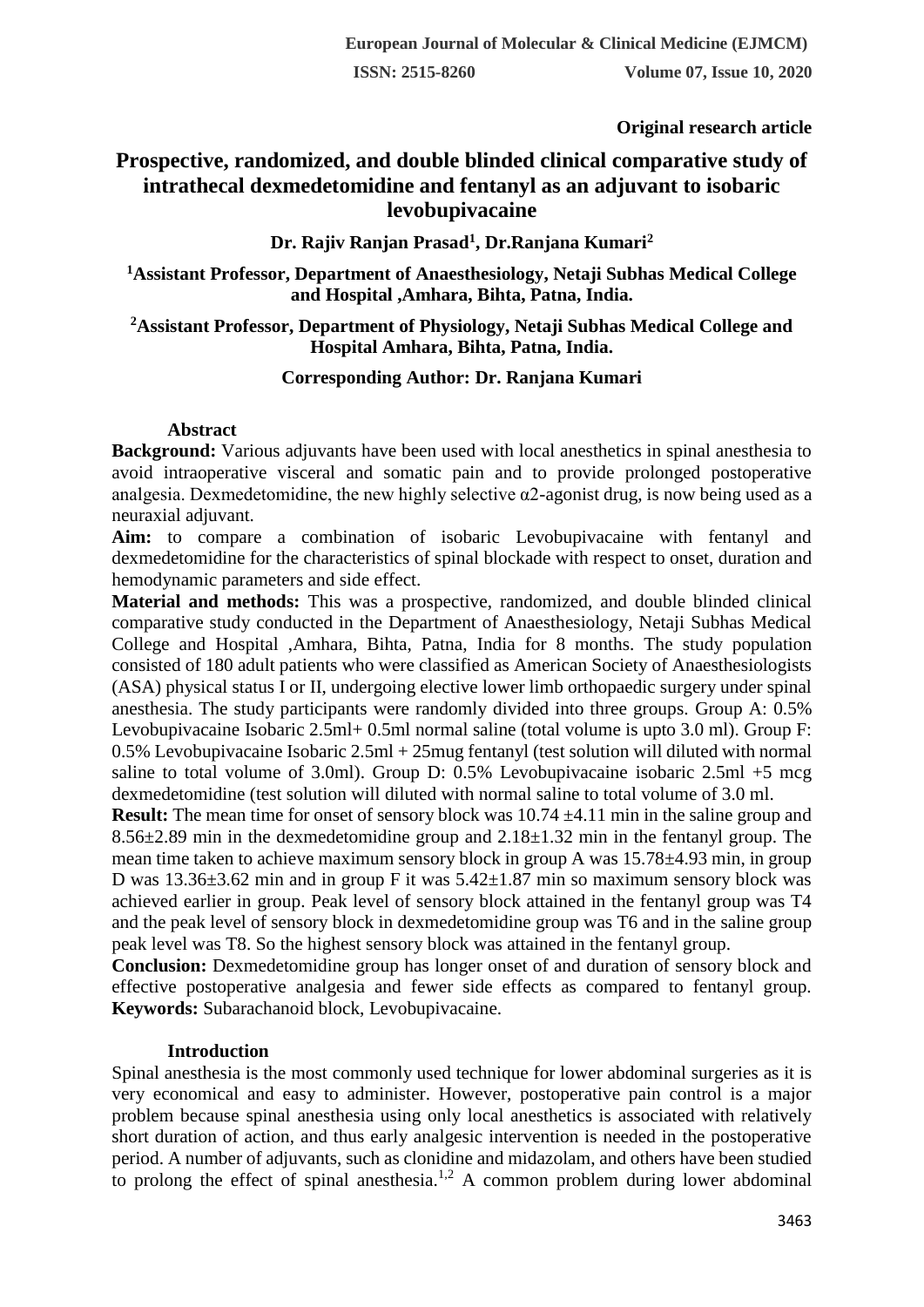**ISSN: 2515-8260 Volume 07, Issue 10, 2020**

surgeries under spinal anesthesia is visceral pain, nausea, and vomiting.<sup>3</sup> Some drugs have been used as adjuvants in spinal anesthesia to prolong intraoperative and postoperative analgesia including opioids, α2 agonists, neostigmine, vasoconstrictors, etc. Clonidine and dexmedetomidine are two  $\alpha$ 2 agonists affecting via pre- and post-synaptic  $\alpha$ 2 receptors.<sup>4</sup> Dexmedetomidine has been widely used for anesthesia and analgesic purposes. This drug has sedative, anti-anxiety, analgesic, neuroprotective, and anesthetic-sparing effects.<sup>5</sup> Dexmedetomidine along with other drugs have been used to increase the duration of analgesia in subarachnoid, epidural and caudal blocks.<sup>6,7</sup> Levobupivacaine causes less cardiovascular and neurological events. Onset of sensory and motor block is hastened with Hyperbaric Levobupivacaine compared to Isobaric Levobupivacaine. Increased protein binding and higher clearance explains cardiostability of Levobupivacaine.<sup>8</sup> Fentanyl is a synthetic opioid with central action, which is used widely for pain control. Intrathecal fentanyl is usually added to other local anesthetics to increase anesthesia and analgesia. It has improved spinal anesthesia and reduced the anesthetic drug related side effects including pruritus, nausea and vomiting.<sup>9</sup> Dexmedetomidine and fentanyl have been used as adjuvant to local anesthetics in different surgeries to provide superior analgesia and to improve the duration of the block.<sup>10-12</sup> In this study we propose to compare a combination of isobaric Levobupivacaine with fentanyl and dexmedetomidine for the characteristics of spinal blockade with respect to onset, duration and hemodynamic parameters and side effect.

#### **Material and methods**

This was a prospective, randomized, and double blinded clinical comparative study conducted in the Department of Anaesthesiology, Netaji Subhas Medical College and Hospital, Amhara, Bihta, Patna, India for 8 months, after taking the approval of the protocol review committee and institutional ethics committee.

#### **Methodology**

We evaluate the effect, hemodynamic stability and adverse effects of using intrathecal dexmedetomidine and fentanyl as an adjuvant to Isobaric Levobipivacaine for lower limb orthopaedic surgery. The study participants were randomly divided into three groups.

The study population consisted of 180 adult patients who were classified as American Society of Anesthesiologists (ASA) physical status I or II, undergoing elective lower limb orthopaedic surgery under spinal anesthesia. 180 patients with age between 20 to 60 yrs of either sex, ASA 1 and 2and Patient posted for elective lower limb orthopaedic surgeries were include in this study. Patients who had History of allergy to study drugs and Patients using alpha 2-adrenergic receptors antagonists, calcium channel blockers, angiotensin-converting enzyme inhibitor were exclude from the study.

All patients were preloaded with Ringer lactate solution 10ml/kg over 15 minutes before the spinal anaesthesia. The base line heart rates, systolic, diastolic and mean Blood pressure, SpO2 respiratory rate, were recorded. Then after Subarachnoid Block, all the parameters like pulse rate, systolic blood pressure, diastolic blood pressure, mean arterial pressure, SPO2, respiratory rate, level of sensory block, grade of motor block, sedation scale at every 1 minute for 5 minutes; then every 5 minutes till 30 minutes and then every 15 min up to 2 hrs and then after every 30 min till the end of surgery. In the postoperative period following paramerters are observed pulse, systolic blood pressure, diastolic blood pressure, mean arterial pressure, SPO2, VAS, 1st rescue analgesic requirement, total analgesic requirement in 24 hr period, sedation scale and side effect were recorded immediately in postoperative recovery room, 0.5 hr, 1 hr, 1.5 hr, 2 hr, 3 hr, 4 hr, 8 hr, 12 hr, 18 hr, 24 hr period.

 Group A: 0.5% Levobupivacaine Isobaric 2.5ml+ 0.5ml normal saline (total volume is upto 3.0 ml).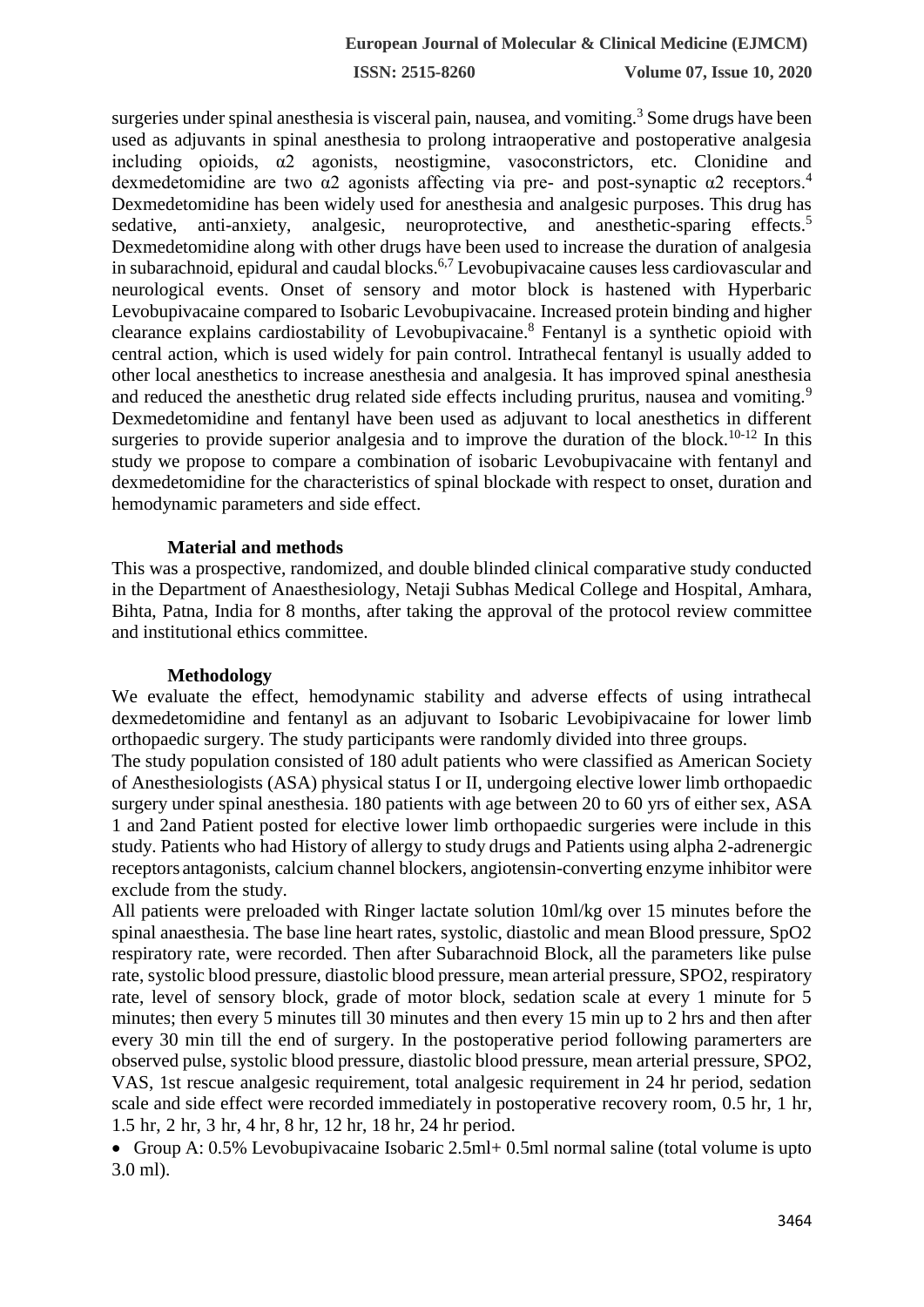**ISSN: 2515-8260 Volume 07, Issue 10, 2020**

 Group F: 0.5% Levobupivacaine Isobaric 2.5ml + 25mug fentanyl (test solution will diluted with normal saline to total volume of 3.0ml).

 Group D: 0.5% Levobupivacaine isobaric 2.5ml +5 mcg dexmedetomidine (test solution will diluted with normal saline to total volume of 3.0 ml.

Sensory anesthesia assessed by loss of sharp sensation to pinprick test in the midclavicular line. Motor blockade was determined using Modified Bromage scale.

#### **Result**

The mean time for onset of sensory block was 10.74  $\pm$ 4.11 min in the saline group and  $8.56\pm2.89$  min in the dexmedetomidine group and  $2.18\pm1.32$  min in the fentanyl group. The mean time taken to achieve maximum sensory block in group A was 15.78±4.93 min, in group D was 13.36±3.62 min and in group F it was 5.42±1.87 min so maximum sensory block was achieved earlier in group. Peak level of sensory block attained in the fentanyl group was T4 and the peak level of sensory block in dexmedetomidine group was T6 and in the saline group peak level was T8. So the highest sensory block was attained in the fentanyl group. The mean duration of sensory block in group A was  $114.63 \pm 7.25$  min, and in group F was 162.32±12.84min., and in group D was 205.17±6.52 min. Prolong duration occur in the dexmedetomiine group. The prolongation of effect may result from synergism between local anaesthetic and alpha2 adrenoceptor agonist action. The mean onset time of motor block in group A was  $11.11\pm3.87$  min, in group D it was  $8.79\pm3.54$  min, in group F it was  $3.45$  $\pm 1.29$ min. Onset of motor block occured earlier in the fentanyl group. In the present study there was a significant difference in duration of motor block across the three groups with p value  $\leq 0.001$ . In group A mean duration of motor block was 162.04 $\pm$ 6.52 min, and in group D was  $254.29\pm6.72$  min and in group F it was  $187.88\pm11.26$  min. There was a significant difference in the pulse rate, systolic blood pressure, diastolic blood pressure and mean arterial blood pressure from the 2 min to 20 min in the intraoperative period. In the postoperative time period the pulse rate, systolic blood pressure, diastolic blood pressure, mean blood pressure was not statistically significant with p value of >0.05. In regard, first analgesic requirement was prolonged in group D as compared to group A and group F and requirement of 24 hr analgesia was also found lower in the dexmedetomidine group, and however supplementary analgesia in the form of diclofenac 75 mg iv was required in group A only. No patient in any of the groups had side effects like shivering, pruritus, nausea vomiting and no patient had episode of respiratory depression. There was 38 (63.33%) patient in the dexmedetomidine group had bradycardia while in the fentanyl group 5(8.33%) patients and in the saline group 3 (5%) patients had bradycardia being statistically significant.

| <b>Parameters</b>                    | Table 1: Comparison or achieveraphic parameters<br><b>Group A</b> | <b>Group D</b>    | <b>Group F</b>    |                           |
|--------------------------------------|-------------------------------------------------------------------|-------------------|-------------------|---------------------------|
|                                      |                                                                   |                   |                   |                           |
|                                      | $(n=60)$                                                          | $(n=60)$          | $(n=60)$          | <b>P-value</b>            |
| Age (years) [mean $\pm$ SD]          | $35.21 \pm 9.61$                                                  | $36.89 \pm 14.23$ | 37.89±14.68       | $0.558$ (NS) <sup>†</sup> |
| Gender [No. $(\%)$ ]                 |                                                                   |                   |                   |                           |
| Male                                 | 41(68.33)                                                         | 46 (76.67)        | 39 (65)           | $0.569$ (NS)*             |
| Female                               | 19 (31.67)                                                        | 14(23.33)         | 21(35)            |                           |
| ASA                                  |                                                                   |                   |                   |                           |
|                                      | 57(95)                                                            | 55 (91.67)        | 55 (91.67)        | $0.669$ (NS)*             |
| $\overline{2}$                       | 3(5)                                                              | 5(8.33)           | 5(8.33)           |                           |
| weight (mean $\pm SD$ )              | $64.29 \pm 2.69$                                                  | $64.32 \pm 1.74$  | $64.98 \pm 2.12$  | $0.475$ (NS)              |
| Height (mean $\pm SD$ )              | $160.12 \pm 2.61$                                                 | $160.81 \pm 2.84$ | $160.19 \pm 3.18$ | $0.587$ (NS)              |
| duration of surgery (mean $\pm SD$ ) | $91.77 \pm 16.65$                                                 | 98.26±18.42       | 99.87±13.36       | $0.059$ (NS)              |

#### **Table 1: Comparison of demographic parameters**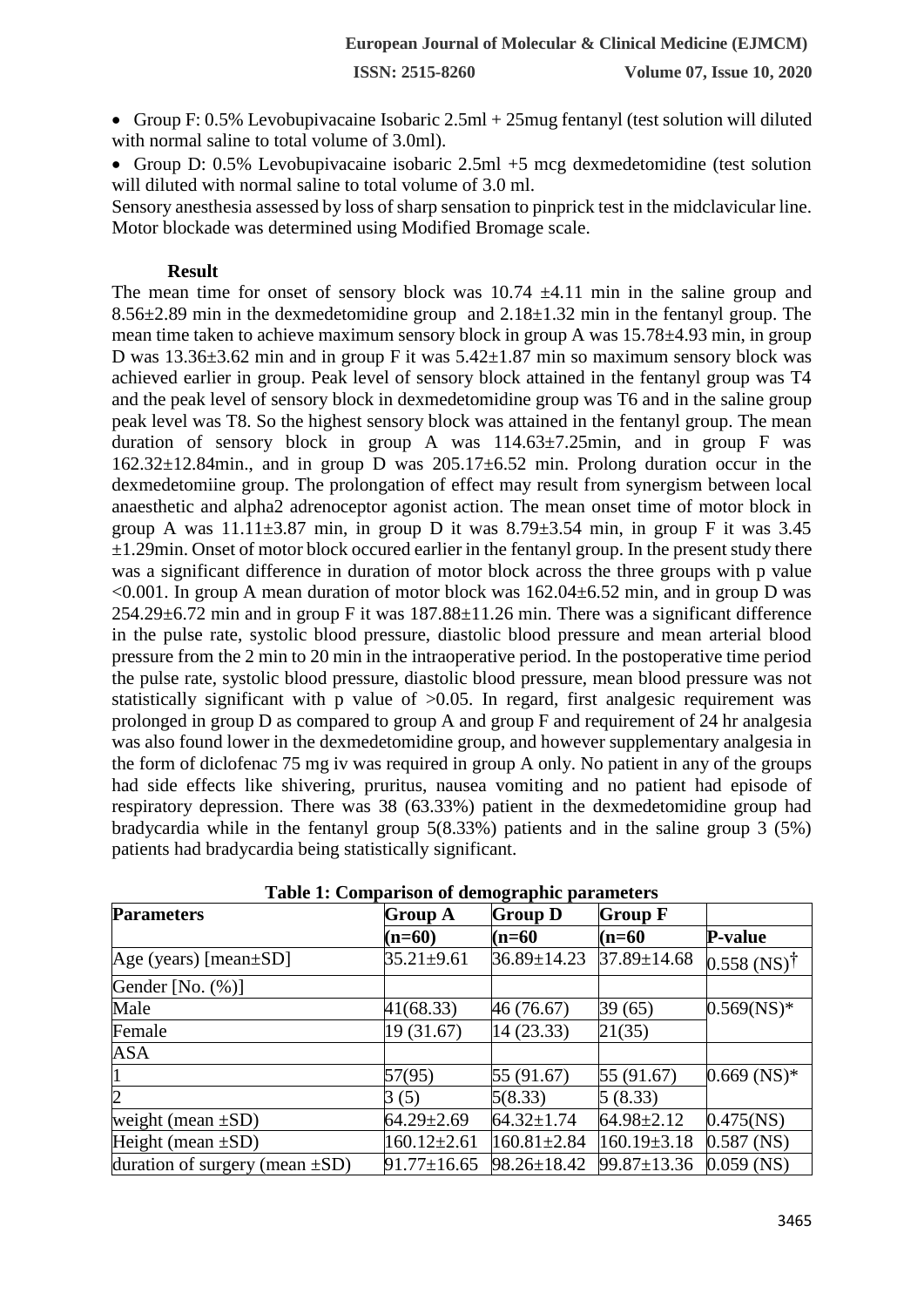\*Obtained using ANOVA; S: Significant; NS: Not Significant; ‡First significant drop compared to baseline

| <b>Parameters</b>                       | Mean $\pm$ SD |           |                                         |              | <b>P-value</b> |      |                                                          |
|-----------------------------------------|---------------|-----------|-----------------------------------------|--------------|----------------|------|----------------------------------------------------------|
|                                         | Group A       |           | <b>Group D</b>                          |              | <b>Group F</b> |      |                                                          |
|                                         | $(n=60)$      |           | $(n=60)$                                |              | $(n=60)$       |      |                                                          |
| Onset of sensory block (in min)         | 10.74         |           | 4.11 8.56                               | $2.89\,2.18$ |                |      | $1.32 \le 0.001^*$ (S)                                   |
| Duration of sensory block (in min)      |               |           |                                         |              |                |      | $114.63$ 7.25 205.17 6.52 162.32 12.84 $\lt 0.001^*$ (S) |
| Onset of motor block (in min)           |               | 3.87 8.79 |                                         | $3.54\,3.45$ |                | 1.29 | $< 0.001$ * (S)                                          |
| Duration of motor block (in min)        |               |           |                                         |              |                |      | 162.04 6.52 254.29 6.72 187.88 11.26 $\times$ 0.001* (S) |
| Time taken to achieve for maximum       | 15.78         |           | $[4.93 \,   13.36 \,   3.62 \,   5.42]$ |              |                | 1.87 | $< 0.001$ * (S)                                          |
| sensory block (in min)                  |               |           |                                         |              |                |      |                                                          |
| <b>Bromage Scale</b>                    | [No. (%)]     |           |                                         |              |                |      |                                                          |
| 3: Inability to raise leg, flex knee or | 60            | 100       | 60                                      | 100          | 60             | 100  | $< 0.001^{\dagger}$ (S)                                  |
| ankle or move toes                      |               |           |                                         |              |                |      |                                                          |

\*Obtained using ANOVA; † Obtained using Chi-square test; S: Significant

## **Table 3: Comparison of maximum sensory block attained in three groups**

| <b>Maximum sensory block</b><br>attained | <b>Group A</b><br>$(n=60)$ | <b>Group D</b><br>$(n=60)$ | <b>Group F</b><br>$(n=60)$ | P-value* |
|------------------------------------------|----------------------------|----------------------------|----------------------------|----------|
| T4 dense                                 |                            |                            | 4(6.67)                    | 0.001    |
| T6 dense                                 |                            | 8 (13.33)                  | 43 (71.67)                 | (S)      |
| T8 dense                                 | 10(16.67)                  | 34(56.67)                  | 13 (21.66)                 |          |
| T10 dense                                | 50(83.33)                  | 18 (30)                    |                            |          |

\*Obtained using Chi square test; S: Significant

## **Table 4: Frequency distribution according to first analgesic requirement in patients – Post operative period**

| Post-operative first analgesic requirement | No. $(\% )$ |
|--------------------------------------------|-------------|
| Group A                                    |             |
| Intraoperative                             | 28(46.67)   |
| Postoperative recovery                     | 15(25)      |
| 0.5 <sub>hr</sub>                          | 17 (28.33)  |
| Group D                                    |             |
| 2 <sub>hr</sub>                            | 3(5)        |
| 3 <sub>hr</sub>                            | 13(21.67)   |
| 4 hr                                       | 28 (46.67)  |
| 6 hr                                       | 16(26.67)   |
| Group F                                    |             |
| Postoperative recovery room                | 7(11.67)    |
| 0.5 <sub>hr</sub>                          | 29(48.33)   |
| 1 <sub>hr</sub>                            | 18 (30)     |
| 2 <sub>hr</sub>                            | 6(10)       |

# **Table 5: Frequency distribution according to total analgesic requirement in 24 hr – Postoperative period**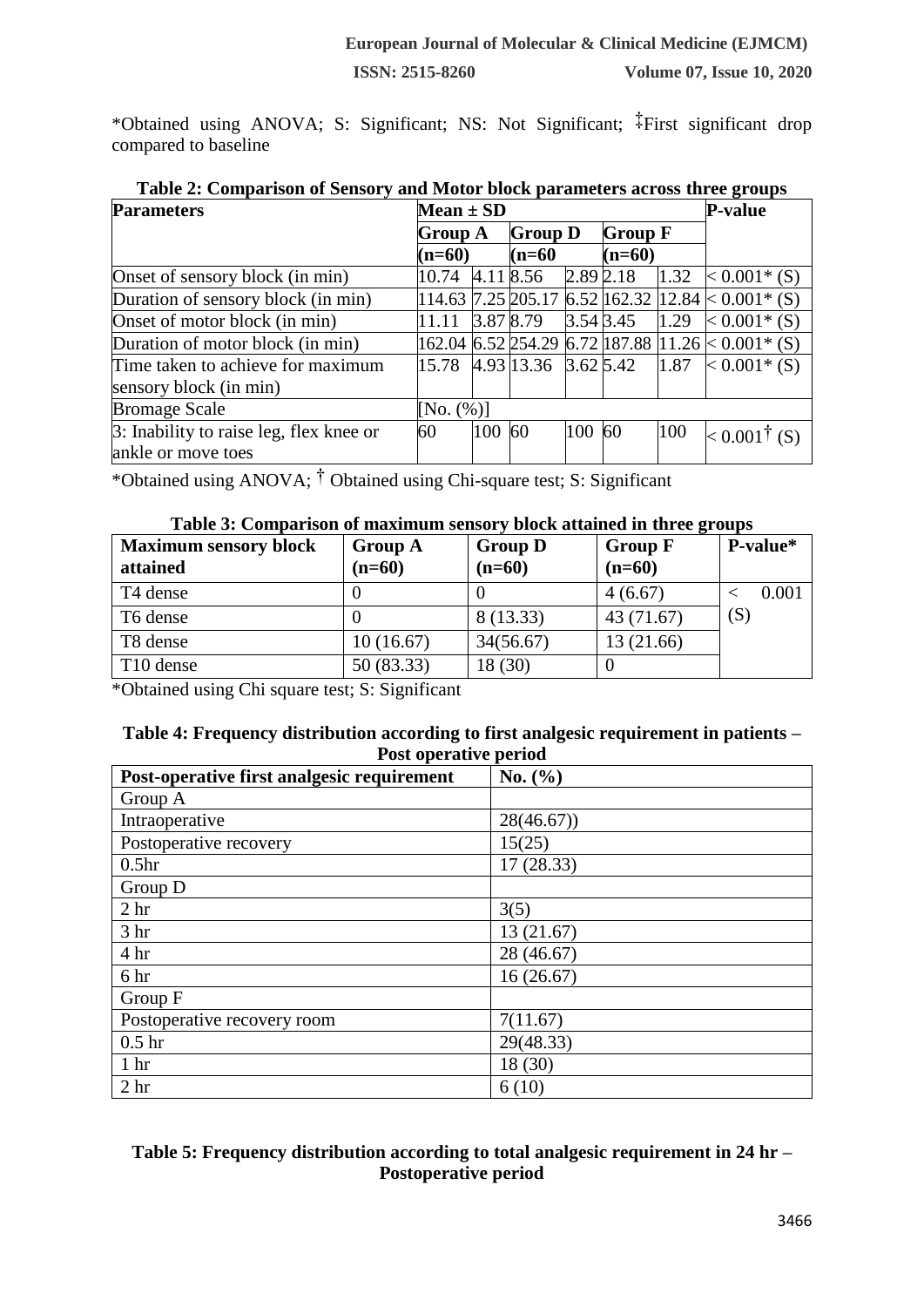### **European Journal of Molecular & Clinical Medicine (EJMCM)**

**ISSN: 2515-8260 Volume 07, Issue 10, 2020**

| Group / Number of doses in 24 hr. | No. $(\% )$ |
|-----------------------------------|-------------|
| Group A                           |             |
| 4                                 | 21(35)      |
| 5                                 | 31(53.33)   |
| 6                                 | 8 (13.33)   |
| Group D                           |             |
|                                   | 4(6.67)     |
| $\overline{2}$                    | 54 (90)     |
| 3                                 | 2(3.33)     |
| Group F                           |             |
|                                   | 5(8.33)     |
| 2                                 | 10(16.67)   |
| 3                                 | 45(75)      |

#### **Discussion**

In this study we compared the 5 mcg dose of dexmedetomidine with 25 mcg dose of fentanyl administered to the Isobaric Levobupivacaine. There were very few studies that compared both the doses simultaneously with Isobaric Levobupivacaine; we have compared and discussed our results with various other studies using similar adjuvants in same doses but in combination with various local anaesthetic as well in various surgeries. The values of the demographic variables were comparable between the three groups. Onset of sensory block defined as time taken to attain the T12 dermatomal level. Our study showed the mean time for onset of sensory block was 10.74  $\pm$ 4.11 min in the saline group and 8.56 $\pm$ 2.89 min in the dexmedetomidine group and 2.18±1.32 min in the fentanyl group. So onset of sensory block occurred earlier in the fentanyl group Mohamad Kamal et al in  $2017<sup>13</sup>$  found that the onset of sensory block was  $3.22\pm0.69$  min in the group F and  $3.90\pm0.94$  min in the group D with p value highly significant  $p$  <0.001. Shelly Rana<sup>14</sup> in 2017 stated that the earlier onset with fentanyl can be attributed to its lipophilic properties. The lipophilic opioids rapidly traverse the dura mater, where they are sequestered in the epidural fat and enter the systemic circulation; they also rapidly penetrate the spinal cord where they binds opioid receptors within the white matter as well as dorsal horn receptors and eventually enter the systemic circulation as they are cleared from the spinal cord. Al Ghanem et al 2009<sup>15</sup> found the onset time for sensory block was upto T10 level and it was 7.5 $\pm$ 7.4 min in dexmedetomidine group and 7.4 $\pm$ 3.3 min in fentanyl. The mean time taken to achieve maximum sensory block in group A was 15.78±4.93 min, in group D was 13.36±3.62 min and in group F it was 5.42±1.87 min so maximum sensory block was achieved earlier in group. Nayagam HA et al  $(2014)^{16}$  found that the mean time for peak sensory levels was (11.88)  $\pm$  2.156) min in fentanyl group and in dexmedetomidine group it was (12.92  $\pm$  3.131) min. The difference between the two means was statistically significant.  $(p<0.05)$ . Al Ghanem et al in  $2009$ <sup>15</sup> studied and found that time to reach the maximum sensory block was around 19.34±2.87 min in the dexmedetomidine group and 18.39±2.46 min in the fentanyl group which was stastistically insignificant with p value of 0.12.

Peak level of sensory block attained in the fentanyl group was T4 and the peak level of sensory block in dexmedetomidine group was T6 and in the saline group peak level was T8. So the highest sensory block was attained in the fentanyl group. Ghanem M Subhi et al <sup>15</sup> (2009) found out that highest sensory level was T6 in the Dexmedetomidine group and in the fentanyl group it was around T8 level. The mean duration of sensory block in group A was  $114.63\pm7.25$ min, and in group F was  $162.32 \pm 12.84$  min., and in group D was  $205.17 \pm 6.52$  min. Prolong duration occur in the dexmedetomiine group. Prolong duration occur in the dexmedetomiine group. The prolongation of effect may result from synergism between local anaesthetic and alpha2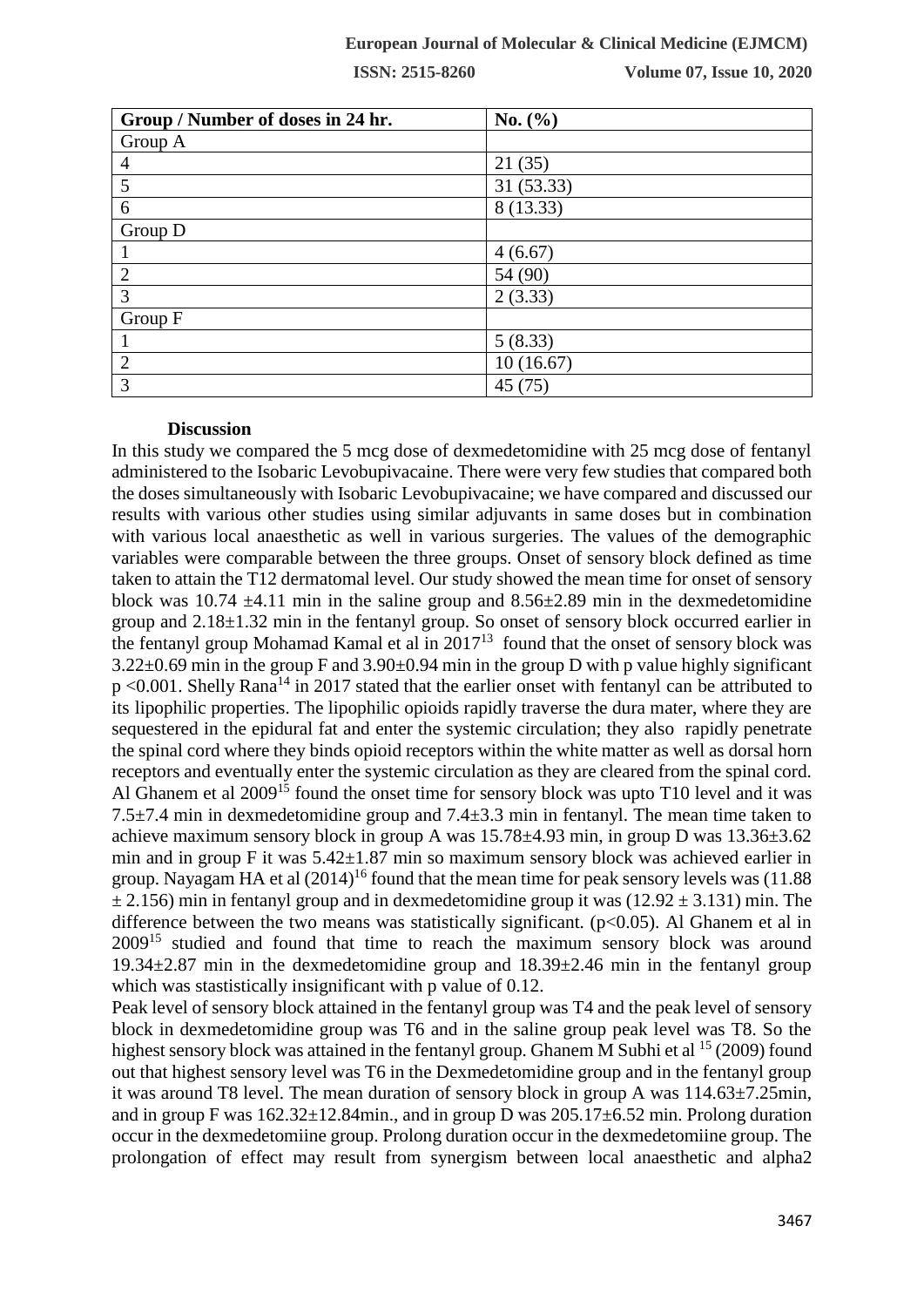adrenoceptor agonist action. Ahmed Basuni et al<sup>17</sup> in 2013 also stated the prolongation of the block in the dexmedetomidine.

In our study the mean onset time of motor block in group A was  $11.11\pm3.87$  min, in group D it was 8.79±3.54 min, in group F it was 3.45 ±1.29min Onset of motor block occured earlier in the fentanyl group. Mohamad Kamal et al in 2017<sup>13</sup> found that onset of motor block was  $3.74\pm0.57$  min in the group F and  $4.44\pm0.91$  min in the group D with p value < 0.001. In the present study there was a significant difference in duration of motor block across the three groups with p value <0.001. In group A mean duration of motor block was  $162.04 \pm 6.52$  min, and in group D was 254.29±6.72 min and in group F it was 187.88±11.26 min. Mahendru et al  $(2013)^{18}$  found that duration of motor block was (161.5±19.8 min) in saline group. (196.0 ± 26.8) min in group fentanyl and (198.7 $\pm$ 26.4 min) in clonidine, (273.3  $\pm$  24.6) min in the dexmedetomidine group (P<0.0001). Dr Rayees Ahmad et al  $2016^{19}$  found duration of motor block in the fentanyl group was around  $152.90 \pm 8.31$  min and in the dexmedetomidine group it was around  $419.70 \pm 16.85$  min.(p<0.001).

In the present study there was a significant difference in the pulse rate, systolic blood pressure, diastolic blood pressure and mean arterial blood pressure from the 2 min to 20 min in the intraoperative period. In the postoperative time period the pulse rate, systolic blood pressure, diastolic blood pressure, mean blood pressure was not statistically significant with p value of  $>0.05$ . Khan A L et al  $(2015)^{20}$  inferred that the heart rate at all intervals was lower in dexmedetomidine group when compared to fentanyl group. Rao et.al in  $2015<sup>21</sup>$  found that the significant decrease in the pulse rate was observed in the dexmedetomidine group as compared to the fentanyl and control. Ahmed Sobhy Basuni et al  $(2013)^{17}$  found that blood pressure was comparable in the two groups throughout the surgery. 3 patients in group F showed intraoperative period hypotension. Mohamad Kamal et al in  $2017<sup>13</sup>$  stated that hypotension occur in both the groups but the value was not statistically significant in using the intravenous vasopressor therapy.

Mechanism of sedation in the dexmedetomidine group is due to action on the sleep promoting pathway. In the present study both intraoperative and postoperative period dexmedetomidine contribute to sedation scale 2. Rajani Gupta R et al  $(2011)^{22}$  stated that the mean sedation score was  $(3.8\pm0.5)$  in group dexmedetomidine as compared to  $(2.2\pm0.53)$  in group fentanyl  $(P<0.05)$ . Rayees Ahmad R et al  $(2016)^{19}$  found the mean sedation score for group dexmedetomidine was  $(3.40 \pm 0.49)$  and in fentanyl was  $(2.16 \pm 0.37)$ ,  $(P < 0.001)$ . There was no significant difference between the three groups in the respiratory rate. Similar to Ahmed Sobhy Basuni et al in  $2013^{17}$  and R. Ahmed et al in  $2009$ <sup>19</sup> In regard, first analgesic requirement was prolonged in group D as compared to group A and group F and requirement of 24 hr analgesia was also found lower in the dexmedetomidine group, and however supplementary analgesia in the form of diclofenac 75 mg iv was required in group A only.

[Aamir Laique Khan e](https://www.ncbi.nlm.nih.gov/pubmed/?term=Khan%20AL%5BAuthor%5D&cauthor=true&cauthor_uid=26417118)t.al in 2015<sup>20</sup> studied that the time for first analgesic requirement in the dexmedetomidine group was  $(280\pm7.84)$  min and in the fentanyl group it was  $(173.88\pm8.12)$ min after the starting of surgery which was highly significant with p value of  $\langle 0.001 \rangle$ .

[Farhad Safari, e](https://www.ncbi.nlm.nih.gov/pubmed/?term=Safari%20F%5BAuthor%5D&cauthor=true&cauthor_uid=27110524)t al in  $2016^{23}$ Total morphine doses in 24 hours was significantly lower in the dexmedetomidine group as compared to fentanyl and control groups ( $P < 0.05$ ).

Ayman Eskander et al in  $2017^{24}$ found that the postoperative analgesic requirement in first 24 hr was significantly lower in the dexmedetomidine and the fentanyl group compared to the control group and it was significantly lower in the dexmedetomidine group than fentanyl group  $(p< 0.05)$ .

In the present study no patient had episode of respiratory depression. Vidhi Mahendru et al in 2013,<sup>18</sup> Rajani Gupta et al 201122<sup>1</sup> in both the studies there was no evidence of respiratory depression. In the present study no patient in any of the groups had side effects like shivering, pruritus, nausea vomiting, similar to Ahmed Sobhy Basuni et al 2013.Al Ghanem et al in 2009<sup>15</sup>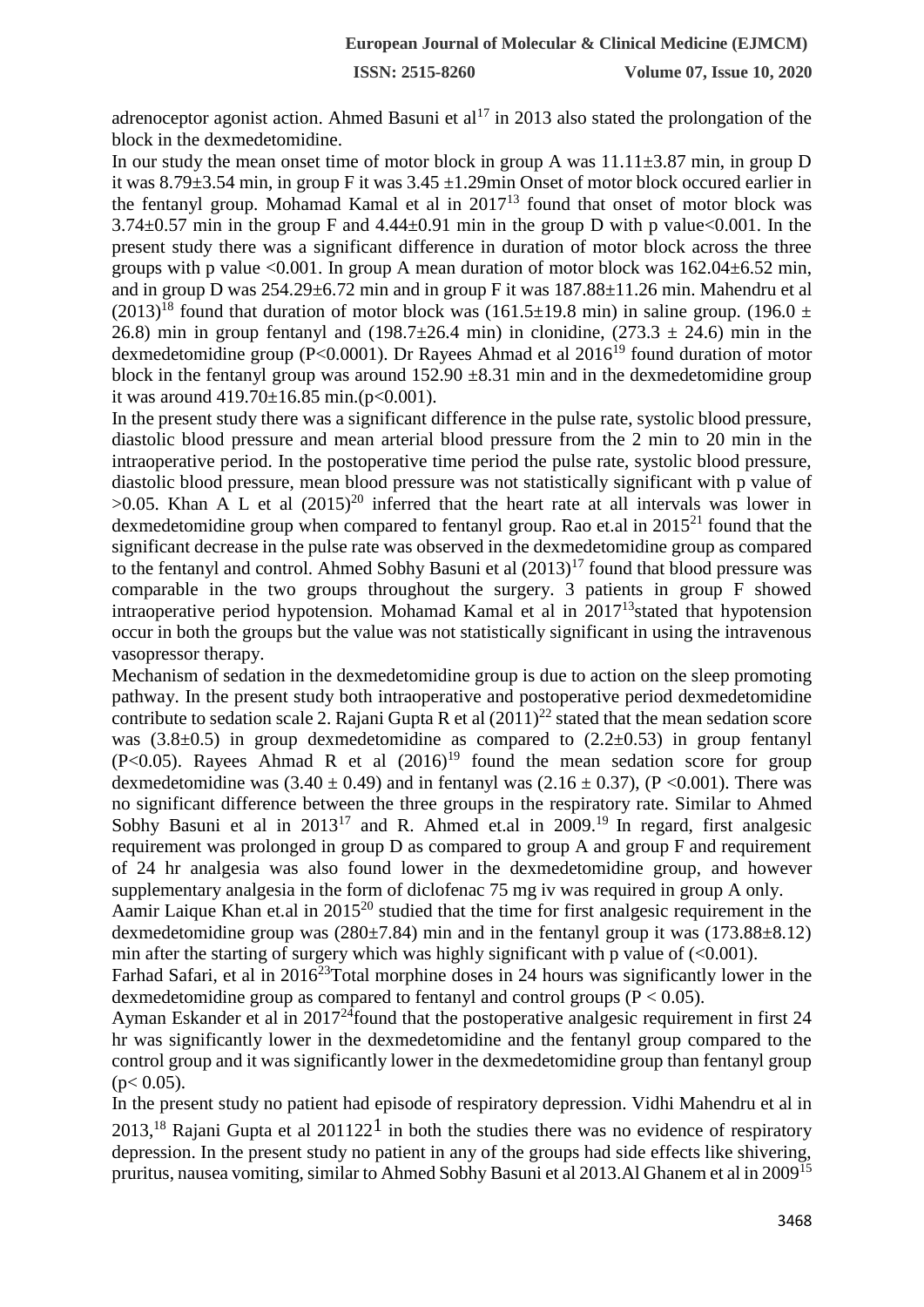stated that that 2  $(5\%)$  patients in the dexmedetomidine group and  $4(10\%)$  patients in the Fentanyl group had nausea and vomiting with p value of 0.401, no patient in the dexmedetomidine group got pruritus and 5 patients in the fentanyl group had pruitu.

Gupta R et al  $(2011)^{22}$  studied intrathecally dexmedetomidine and fentanyl as adjuvant to Bupivacaine in lower abdominal surgeries. In group dexmedetomidine only one patient had Nausea and no patient had vomiting while in group fentanyl two patients had nausea and one patient had vomiting. One patient in the fentanyl group had pruritus. In the present study 38 (63.33%) patient in the dexmedetomidine group had bradycardia while in the fentanyl group 5(8.33%) patients and in the saline group 3 (5%) patients had bradycardia being statistically significant. However there was no episode of bradycardia found in Ahmed Sobhy Basuni et al1<sup>7</sup> in 2013 and Mohamad Kamal et al in 2017<sup>13</sup> studies. Ghanem et al in 2009<sup>15</sup> stated that side effect of bradycardia was less because small dose of intrathecal dexmedetomidine was used in their study. In our study, 41 patients in the fentanyl group had episode of hypotension. Which was treated with inj mephentermine 3 mg in incremental doses. The maximum hypotension occur in the F Ahmad R et al  $(2016)^{19}$  studied they found that 14(28.0%) patients in group fentanyl and 8 (16.0%) patients in group dexmedetomidine had hypotension.

#### **Conclusion**

Dexmedetomidine group has longer onset of and duration of sensory block and effective postoperative analgesia and fewer side effect as compared to fentanyl group.

#### **Reference**

- 1. Elia N, Culebras X, Mazza C, Schiffer E, Tramèr MR. Clonidine as an adjuvant to intrathecal local anesthetics for surgery: systematic review of randomized trials. Reg Anesth Pain Med. 2008;33(2):159–67.
- 2. Boussofara M, Carlès M, Raucoules-Aimé M, Sellam MR, Horn JL. Effects of intrathecal midazolam on postoperative analgesia when added to a bupivacaine-clonidine mixture. Reg Anesth Pain Med. 2006;31(6):501–5.
- 3. Alahuhta S, Kangas-Saarela T, Hollmén AI, Edström HH. Visceral pain during caesarean section under spinal and epidural anaesthesia with bupivacaine. Acta Anaesthesiol Scand 1990;34:95-8.
- 4. Shah A, Patel I, Gandhi R. Haemodynamic effects of intrathecal dexmedetomidine added to ropivacaine intraoperatively and for postoperative analgesia. Int J Basic Clin Pharmacol. 2013;2(1):26–9.
- 5. Panzer O, Moitra V, Sladen RN. Pharmacology of sedative-analgesic agents: Dexmedetomidine, remifentanil, ketamine, volatile anesthetics, and the role of peripheral mu antagonists. Crit Care Clin. 2009;25(3):451–69. vii
- 6. Bekker A, Sturaitis M, Bloom M, Moric M, Golfinos J, Parker E, Babu R, Pitti A. The effect of dexmedetomidine on preoperative hemodynamics in patients undergoing craniotomy. Anesth Analg. 2008;107(4):1340–7.
- 7. Sudheesh K, Harsoor S. Dexmedetomidine in anaesthesia practice: a wonder drug? Indian J Anaesth. 2011;55(4):323–4.
- 8. Borgeat A, Aguirre J. Update on local anesthetics. Curr Opin Anaesthesiol 2010;23(4):466–471.
- 9. Liu SS, McDonald SB. Current issues in spinal anesthesia. Anesthesiology. 2001;94(5):888–906.
- 10. Mohamed T, Susheela I, Balakrishnan BP, Kaniyil S. Dexmedetomidine as adjuvant to lower doses of intrathecal bupivacaine for lower limb orthopedic surgeries. Anesth Essays Res. 2017;11(3):681–5.